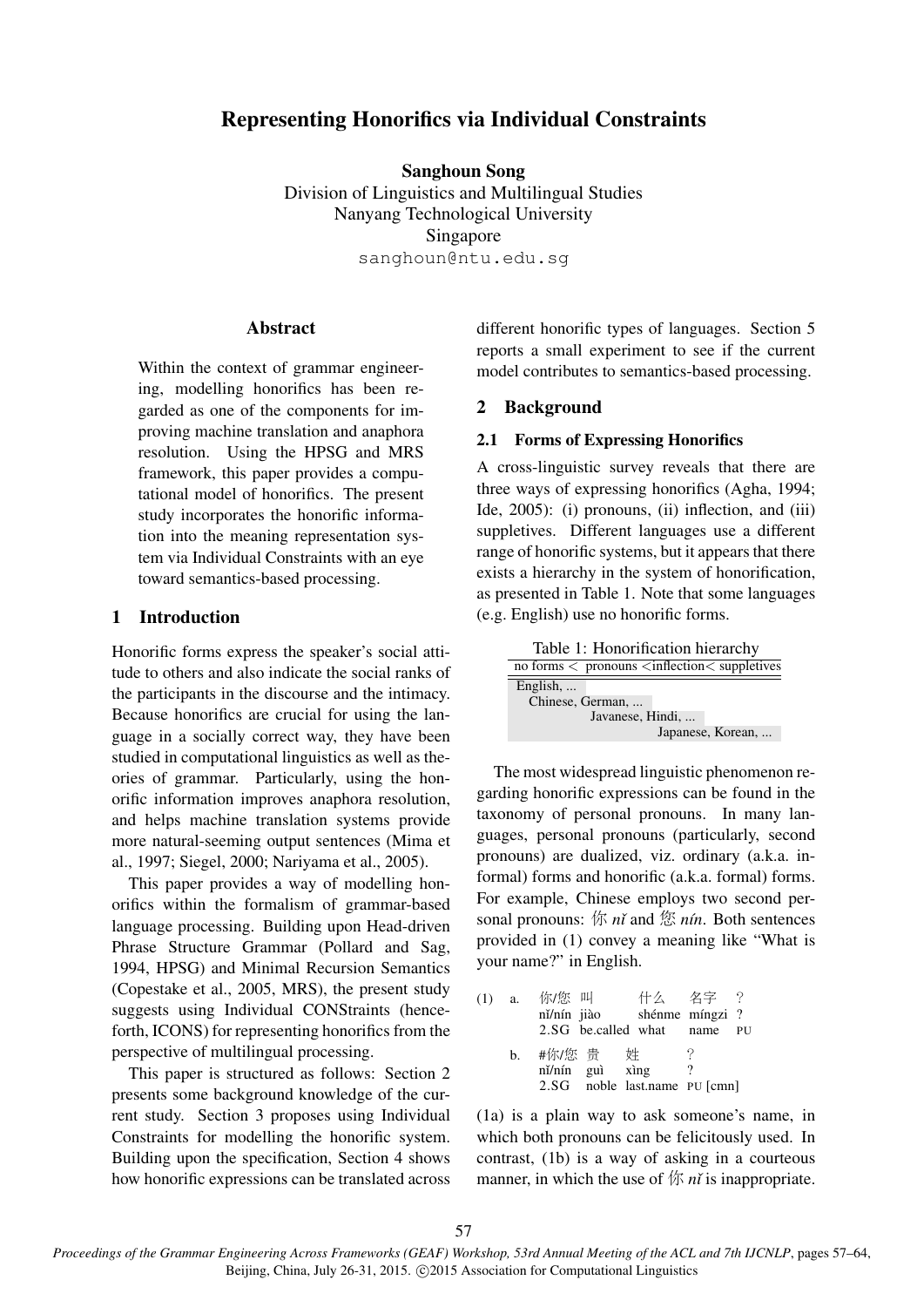That is to say, the predicate in (1b)  $\frac{1}{2}$   $\frac{1}{2}$  *guixing* is a marked expression in terms of honorification.

Some languages employ a more complicated honorific system. In Japanese, Korean, Javanese, Hindi, and some other languages, the inflectional paradigm is conditioned by the honorific relations between dialogue participants (Siegel, 2000; Ohtake and Yamamoto, 2001; Kim and Sells, 2007). For instance, in Japanese and Korean, if the subject is in the honorific form, the predicate is preferred to be in the honorific form, as exemplified in (2). Note that 先生 *sensei* 'teacher' is an honorific word, and the verbal form *o*+STEM+*ni naru* is used to signify honor to the subject.

(2) 先生 sensei wa hon o teacher TOP book ACC HON-read become HON-PST は 本 を お読み o-yomi に なり ました ni nari mashi-ta 'The teacher read a book.' [jpn] (Dalrymple, 2001, p. 18)

Other elements can also be marked with respect to honorification. When non-subjects (e.g. objects and obliques) are honored, the canonical verbal form in Japanese is *o*+STEM+*suru*. When the speaker wants to express an honor to the hearer in Japanese, a verbal ending *masu* is used as shown in the last word of (2). On the other hand, the nominal inflectional system is also influenced by honorifics, as exemplified in  $(3)$ .

| (3) | a. | お元気<br>o-genki<br>HON-good.health COP QUES                |  | です か<br>desu ka |            |
|-----|----|-----------------------------------------------------------|--|-----------------|------------|
|     |    | 'How are you (honored)?'                                  |  |                 |            |
|     |    | b. 私 は 元気<br>watashi wa genki<br>1.sG TOP good.health COP |  |                 | です<br>desu |
|     |    | 'I am fine.' [jpn]                                        |  |                 |            |

In (3a), the addressee is presumed to be an honored person, and thereby the prefix *o-* canonically co-occurs with *genki* 'good.health'. In contrast, (3b) explains the speaker's own status, and thereby the honorific marker *o-* does not appear.

Some languages, such as Korean and Japanese, make ample use of suppletive forms of honorification. For example, Japanese has three verbs for 'eat': 食べる *taberu* (neutral), 召し上がる *meshiagaru* '(An honoree) eats', and 頂く *itadaku* '(An honorer) eats'. These suppletive forms can often be used with the inflectional forms mentioned before; for example, お-召し上がり-に なる *o-meshiagari-ni naru* '(Someone highly respected) eats' (Nariyama et al., 2005, p. 93-94).

Therefore, a single expression can involve all three types of honorification, as shown in (4).

(4) 책을 chayk-ul book-ACC give(HON)-HON-PST-HON-DECL 드리셨습니다. tuli-si-ess-supni-ta '(An honoree) gave a book (to another honoree).' (The hearer is also an honoree.) [kor]

The verb in (4) contains three honorific forms for the object, the subject, and the addressee. The lexeme 드리- *tuli-* is a suppletive counterpart of 주*cwu-* 'give'. This verb implies the receiver is respectable. The second one is the suffix *-si-*, which indicates the subject is an honoree. The third one is the ending suffix *-supni-*, which indicates that the speaker expresses a respect to the hearer.

There are also nominal suppletive forms. The different lexical items that denote the same referent sometimes indicate the relative degree of familiarity to the referent. For example, kinship terms in Japanese vary depending on the relationship between the speaker and the referent: When talking about the speaker's own grandfather with others in a modest attitude, 祖父 *sofu* is normally used. When either denoting the other's grandfather or calling the speaker's grandfather friendly and informally, お爺さん *o-jii-san* is normally used. This contrast shows that *o-jii-san* lexically involves an honorific information, whereas *sofu* is neutral. On the other hand, because *o-jii-san* can be used to denote both the other's grandfather and the speaker's own grandfather, the honorific information has to be flexibly represented so as to cover the two potential relations.

In addition to the forms discussed hitherto, some particular constructions, such as passives and interrogatives, can serve to express honorification. However, the meaning is just pragmatically conveyed in this case. Such a construction is not a necessary condition but a sufficient condition for expressing honorifics. Not all passive sentences in Japanese necessarily involve an honorific relation. In contrast, if the *o*+STEM+*ni naru* form in Japanese is used, then the subject is presumed to be an honoree. Since the current work is exclusively concerned with honorific forms, these constructions are out of the scope of this paper.

#### 2.2 Motivations

Honorifics have often been regarded as agreement phenomena just as the subject-predicate agreement in many European languages (Boeckx, 2006;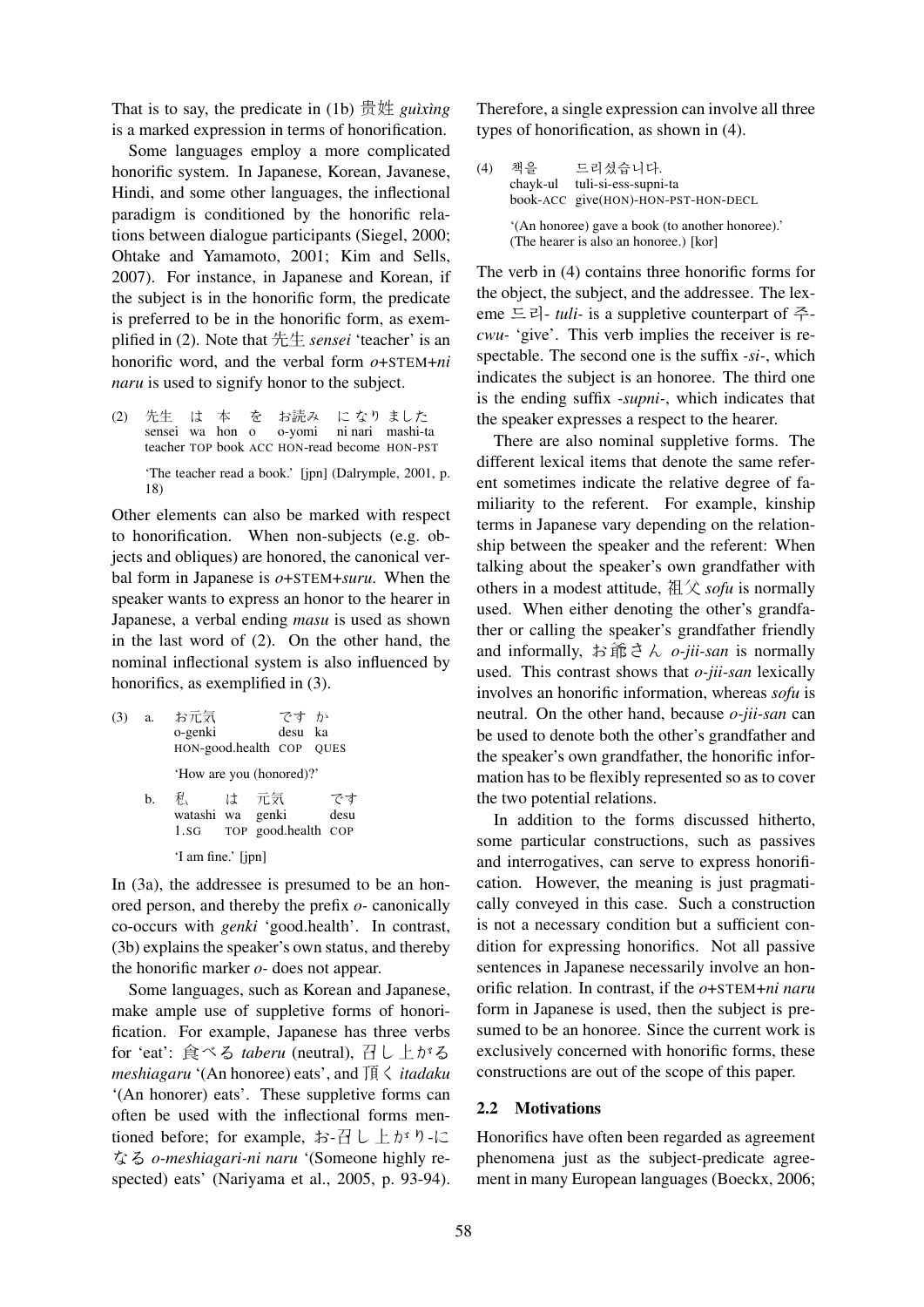Kim et al., 2006). However, there is an opposing view to this (Choe, 2004; Bobaljik and Yatsushiro, 2006; Kim and Sells, 2007). One counterexample is provided in (5).

 $(5)$  김선생님이 Kim-sensayng-nim-i Kim-teacher-HON-NOM come-(HON)-PST-DECL 오(시)었다 o-(si)-ess-ta 'Teacher Kim came.' [kor] (Choe, 2004, p. 546)

The subject of  $(5)$  contains an honorific form  $\forall$ *nim*, but the predicate optionally takes the honorific marker  $\lambda$  *-si-* though the verb with the honorific marker sounds more natural. Along this line, the current study does not constrain honorification as a way of agreement.

There are also a couple of reasons for not following honorification-as-agreement. These reasons make it necessary to model honorifics as flexibly as possible.

First, honorification is a matter of tendency rather than restriction. Notice that tendency and restriction are not on a par with each other in grammar engineering. Corpus data provide more than a few cases in which a mismatch of honorific forms happens, as exemplified in  $(5)$ . Grammar engineering systems must work robustly for even less frequent items if the forms appear in naturally occurring texts and unless they critically violate the principle of human language.

Second, honorification is a matter of acceptability rather than grammaticality. Acceptability is primarily concerned with appropriateness, whereas grammaticality confirms the linguistic rules mostly provided by linguists. Thus, acceptability distinguishes not grammatical and ungrammatical sentences, but felicitous and infelicitous ones. In a similar vein, Zaenen et al. (2004) argue that animacy is mainly relevant to acceptability: For instance, the choice between the Saxon genetive and the *of*-genetive in English is sensitive to animacy, but the difference has more to do with felicity. The same goes for honorification. The choice of honorific forms leads to a difference in acceptability which forms a continuous spectrum.

## 3 Individual Constraints on Honorifics

Minimal Recursion Semantics is the formalism employed to compute semantic compositionality in the present work. In addition, the current work employs ICONS (Individual CONStraints) in order to incorporate discourse-related phenomena into semantic representation of human language sentences. The representation method used in the present study (i.e. MRS+ICONS) has to do with not only semantic information incrementally gathered up to the parse tree, but also other components required to be accessed in the process of cross-lingual processing. MRS+ICONS enables us to model several discourse-related items within an intrasentential system (i.e. sentence-based processing). Notice that there exist several discourserelated items that can be at least partially resolved without seeing adjacent sentences. This can be conceptualized in the format of Dependency MRS (Copestake, 2009), as exemplified in (6).

(6) a. John likes himself.

\n
$$
x1 \quad x2 \quad [x1 \text{ eq } x2]
$$

\nb. John likes him.

\n
$$
x1 \quad x2 \quad [x1 \text{ neg } x2]
$$

*Himself* in (6a) equals the subject *John*, while *him* in (6b) does not. The notation in the bracket in each example indicates the relationship between two individuals: equal and non-equal. That is to say, anaphora can be partially identified within an intrasentential domain via such a binary relation. There are some other phenomena that require contextual information in theory but can be partially resolved in practice in a way similar to (6), and honorification is one of them.

The current work represents honorifics as a binary relation between two individual elements. A set of honorific information is stored into a bag of constraints, and the value is only partially specified unless there is a clue to identify the honorific relation within the intrasentential context.

## 3.1 Comparision to Previous Approaches

On the one hand, MRS+ICONS makes honorification (basically a pragmatic information) visible in semantic representation with an eye toward semantics-based language processing. In the previous HPSG-based studies, honorifics are treated as a typed feature structure under CTXT (ConTeXT). This local structure includes C-INDICES whose components are SPEAKER and ADDRESSEE (Siegel, 2000; Kim et al., 2006). In the LFG-based studies, honorification is regarded as an F-structure, given that it is one of the reliable tests to diagnose subjecthood (Dalrymple, 2001). Outside the scope of grammar-based deep processing, several studies make use of shallow processing techniques, such as POS-based pattern matching rules and regular expressions, for paraphras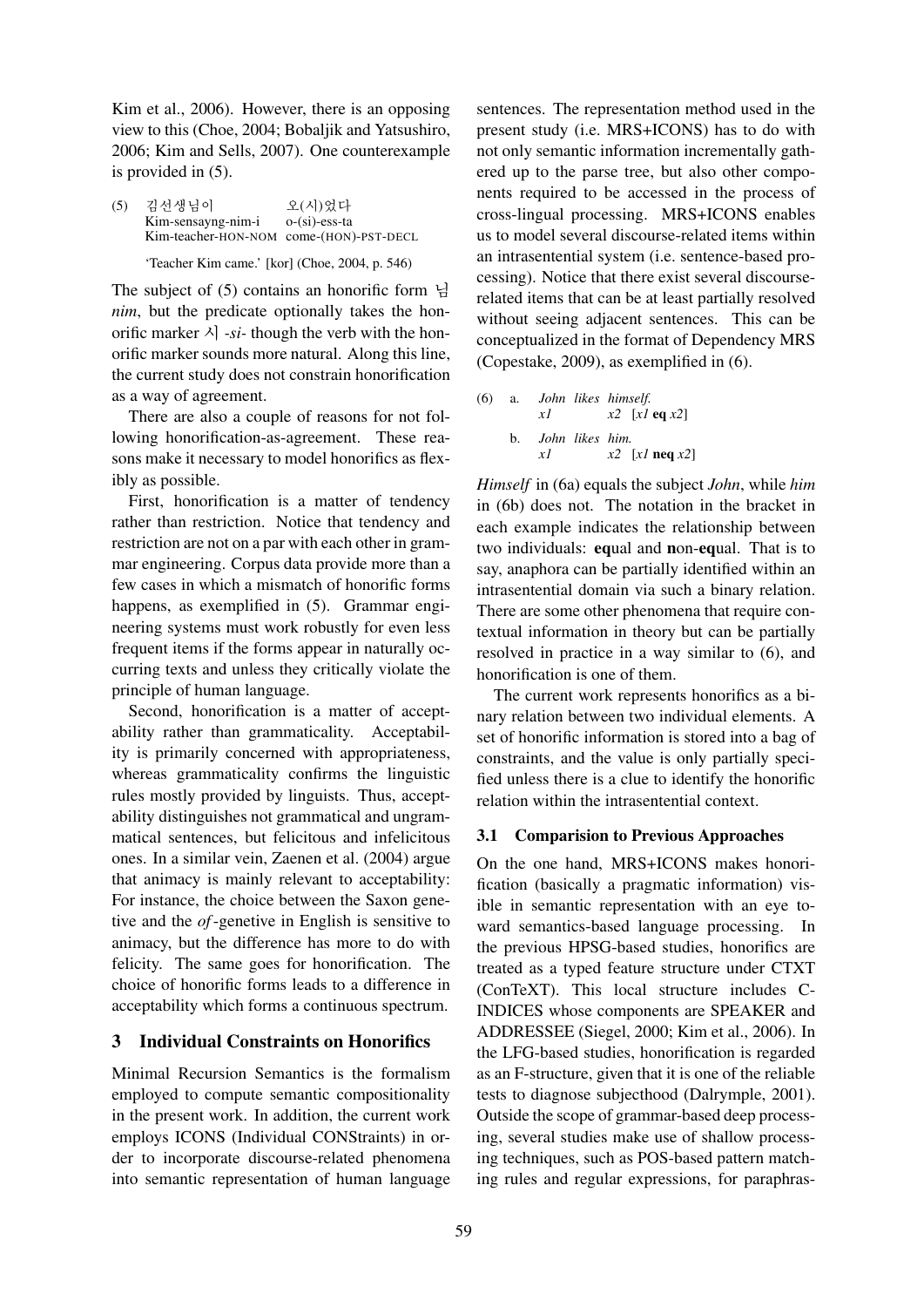ing honorific expressions (Ohtake and Yamamoto, 2001, among others). In sum, no previous approach represents honorifics into a (near) logical form. In the semantics-based processing, all components that have a part in transfer and generation must be accessed in semantic representation.

On the other hand, the current model provides computational flexibility for handling honorification. Many previous studies on honorification employ a syntactic and/or semantic feature [HON *bool*] (Kim et al., 2006, among others). However, this feature is sometimes misleading for computational processing of honorifics for three reasons. First, there exist more than a few mismatches between honorific forms in real texts written in Korean and Japanese (i.e. no honorification-asagreement (Choe, 2004)). [HON *bool*] is too restrictive to analyze rather infelicitous but acceptable honorific expressions (§2.2). For example, the two types of second personal pronouns in Chinese are interchangeable in many cases as provided in (1a), and the use of the informal pronoun  $\oint \vec{r}$  *n*<sup> $\hat{i}$ </sup> in (1b) merely results in infelicity (not ungrammaticality). The current work deals with honorifics grounded upon the premise "parsing robustly, generating strictly" (Bond et al., 2008). All potential honorific forms can be parsed robustly and flexibly, but the generation outputs are made strictly and felicitously. Second, [HON *bool*] cannot fully reflect the fact that honorifics are sometimes ambiguous and the specific meaning can be incrementally resolved up to the parse tree (Kim and Sells, 2007). For example, お爺さん *o-jiisan* 'elderly man' in Japanese can be used either informally or formally, and the choice between them depends on syntactic configuration. The current work makes use of a type hierarchy to constrain honorifics (see Figure 1), which manipulates the potential ambiguity and identifies the meaning throughout unification of structures. Third, the Boolean feature is too crude to place different types of constraints on subjects, objects, and addressee. For instance, the verb of (4) (in Korean) includes three HON glosses, and they have different honorific relations. MRS+ICONS represents honorifics as a binary relation amongst individuals, such as speaker, hearer, and referents.

### 3.2 Fundamentals

MRS+ICONS is structured as shown in (7). The value type is *icons* whose components are IARG1 and IARG2. Since ICONS stands for a binary relation between two individuals, their value type is *individual* (a supertype of *event* and *ref-ind*).



On the other hand, the HOOK structure, which keeps track of the features that need to be externally visible upon semantic composition, has three additional attributes, viz. ICONS-KEY, SPEAKER-KEY, and HEARER-KEY. These features function like a pointer in the compositional construction of the semantic structure. They are required to mark the constituent analyzed as the speaker or the hearer of an utterance and deliver the information up to the parse tree. In particular, first and second personal pronouns specify this value as their own index  $(\S3.4)$ .

CTXT (under *local*) includes C-INDICES just as Jacy does (Siegel, 2000), but the names are different as presented in the following AVM. Note that the counterpart of "speaker" must be "hearer", and that of "addressee" must be "addressor". The value type is *ref-ind*, because the speaker and the hearer are also referential individuals.

| (8) | local       |                                 |                                                                                                   |  |
|-----|-------------|---------------------------------|---------------------------------------------------------------------------------------------------|--|
|     | <b>CAT</b>  | cat                             |                                                                                                   |  |
|     | CONT        | mrs                             |                                                                                                   |  |
|     | <b>CTXT</b> | ACTIVATED bool<br><b>PRESUP</b> | diff-list                                                                                         |  |
|     |             | <b>C-INDICES</b>                | $\begin{bmatrix} \text{SPEAKER} & \text{ref-ind} \\ \text{HEARER} & \text{ref-ind} \end{bmatrix}$ |  |

The values of SPEAKER and HEARER remain underspecified until an utterance is established. The typed feature structure of *utterance* is presented in (9), in which SPEAKER-KEY and HEARER-KEY under CONT (i.e. *mrs*) are co-indexed with SPEAKER and HEARER under CTXT. Unless the SPEKER-KEY and the HEARER-KEY are assigned a specific value during the construction of the parse tree, the values are still left underspecified. If the value is not specified until an utterance is built up, that means that the speaker and the hearer cannot be identified within the intrasentential domain.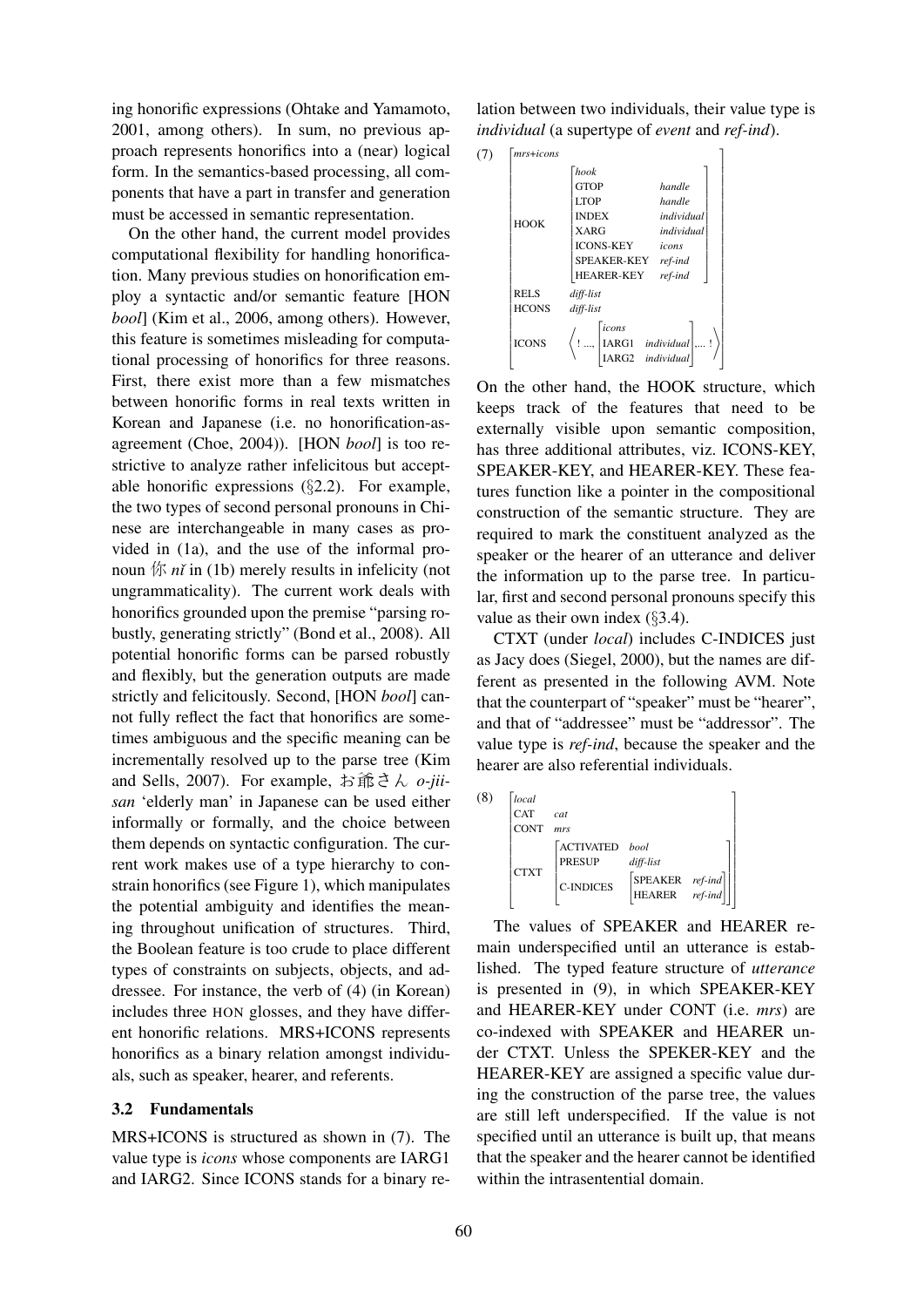

The *utterance* rule syntactically forms a nonbranching root node, whose daughter is either a saturated sentence or a fragment (*sat-or-frag*). This pseudo phrase structure rule introduces two elements into the ICONS list, as shown at the bottom of (9). They are valued as *addressor* (i.e. speaker) and *addressee* (i.e. hearer). These ICONS elements play the key role to make dialogue participants visible in semantic representation. Their IARG1s are respectively co-indexed with SPEAKER and HEARER (i.e.  $|1|$  and  $|2|$ ), and the IARG2 are commonly co-indexed with the semantic head's INDEX of the utterance (i.e.  $\boxed{3}$ ). The main reason why they have a relation to the semantic head is that it is necessary to resolve the speaker/hearer scope in quotations. For example, (10) contains two different discourse frames, viz. inner frame and outer frame.

#### (10) "You have been cruelly used," said Holmes.

The two different frames may have different speakers and different hearers. For instance, the speaker in the inner frame of (10) is Holmes, while that in the outer frame is the narrator of the story. In other words, (10) includes two different utterances, and each introduces its own *addressee* and *addressor* elements into the ICONS list (i.e. four ICONS elements, in total).

#### 3.3 Type Hierarchy

Going into the details, the type hierarchy of *icons* for honorification is sketched out in Figure 1.



Figure 1: Type hierarchy of *icons*

Regarding honorification, *icons* includes two immediate subtypes: namely, *dialogue* and *rank*. The former branches out into *addressor* and *addressee*, and the latter includes two levels of subtypes. *Higher-or-int* indicates that one individual is socially higher than the other or intimate to the other. Recall that  $\ddot{x}$   $\hat{m}$   $\ddot{\phi}$   $\phi$ -*jii-san* in Japanese can be canonically used when the referent is higher than the speaker (formal) or intimate to the speaker (less formal). The word itself has the [ICONS-KEY *higher-or-int*] feature, which can be further constrained by the value that the predicate assigns to the word. Honorification is normally relevant to which is "higher" than which, but the linguistic forms can sometimes be altered when talking to someone in the lower position. For instance, Korean employs six levels of imperative inflections conditioned by the relationship between the speaker and the hearer. *Lower-or-int* and *lower* work for this case. Finally, note that *int* inherits from both *higher-or-int* and *lower-or-int*.

#### 3.4 Specifications

First, pronouns are specified with respect to the speaker and the hearer, as shown in  $(11)$ .



The first personal pronoun has a co-index between its own INDEX and SPEAKER-KEY, and the ICONS list is empty because it does not contribute to honorification by itself. Likewise, the second personal pronouns link their INDEX to HEARER-KEY. If the pronoun is honorific, one ICONS element is introduced. Otherwise (e.g. 你 *nt*), the ICONS list is empty. The ICONS element of the right AVM indicates that the hearer  $\boxed{1}$  is higher than the speaker  $\vert$  2.

Second, several inflectional rules introduce an ICONS element as exemplified in (12) for the subject-honorific form and the addressee-honorific form in Japanese. The left AVM's ICONS element represents that the subject  $\boxed{1}$  is higher than the speaker  $\vert$  3 . Likewise, the right AVM's ICONS element specifies the relation between the hearer  $\boxed{2}$ and the speaker  $\boxed{1}$ .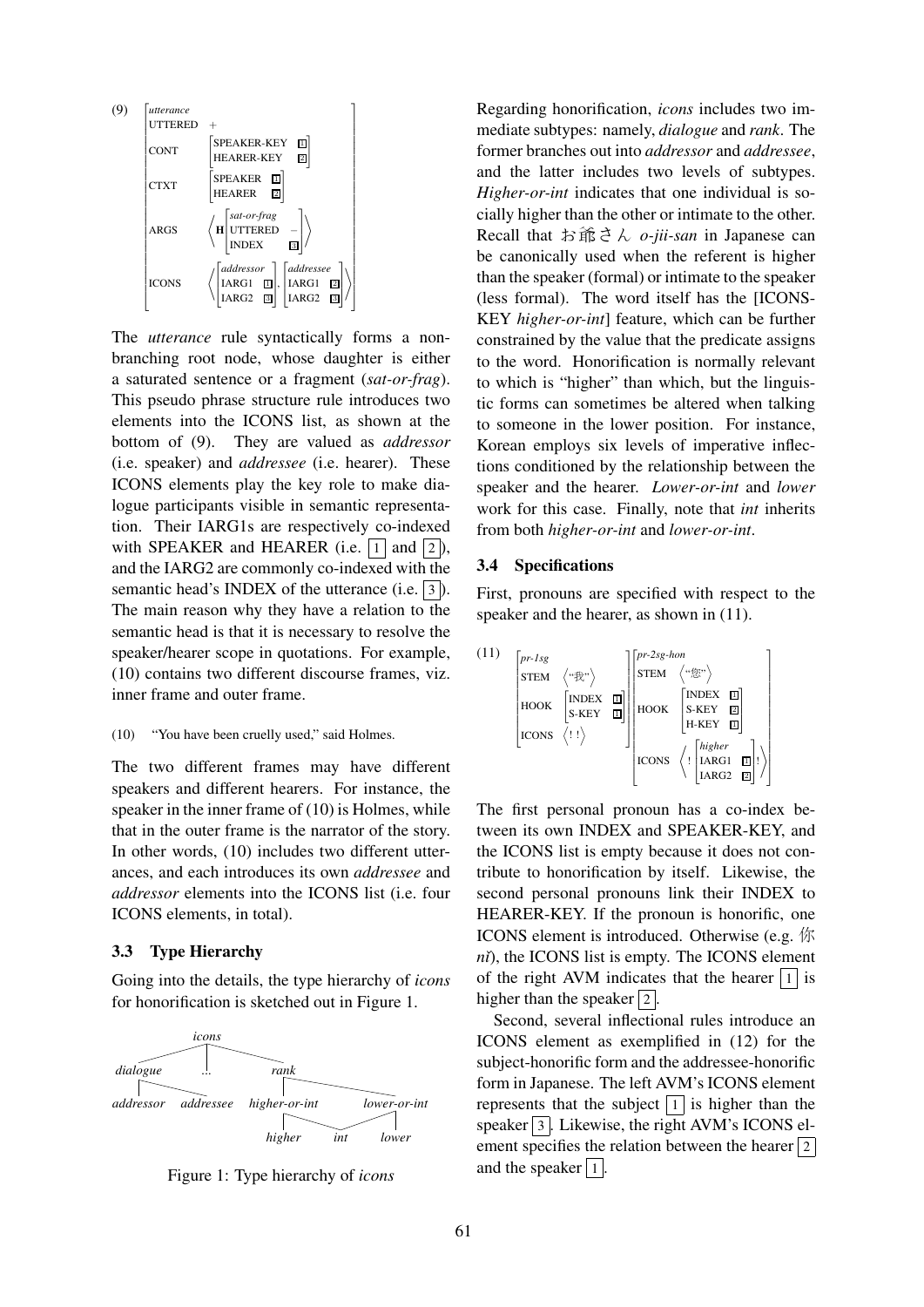(12)  
\n
$$
\begin{bmatrix}\n\text{minaru} & \langle \text{``L''}, \text{``&t''} \rangle \\
\text{STEM} & \langle \text{``L''}, \text{``&t''} \rangle \\
\text{SUBJ} & \langle \begin{bmatrix} \text{INDEX} & \text{m} \\ \text{I-KEY} & \text{m} \end{bmatrix} \rangle \\
\text{SUBJ} & \langle \begin{bmatrix} \text{INDEX} & \text{m} \\ \text{I-KEY} & \text{m} \end{bmatrix} \rangle \\
\text{S-KEY} & \text{m} \\
\text{S-KEY} & \text{m} \\
\text{S-KEY} & \text{m} \\
\text{I-KEY} & \text{m} \\
\text{I-KEY} & \text{m} \\
\text{I-KEY} & \text{m}\n\end{bmatrix}
$$

Third, the suppletive forms themselves do not introduce an ICONS element, but the ICONS-KEY is specified in order to place a partial constrain on polarity. This pointer value functions similarly to [HON *bool*], but operates more flexibly  $(\S 3.1)$ . They are instantiated in (13). Note that お休み *oyasumi* is a suppletive counterpart of 寝る *neru* 'sleep' in Japanese.

(13) a. 
$$
\begin{bmatrix} \text{sgu} \\ \text{STEM} \\ \text{ICONS} \end{bmatrix} \begin{bmatrix} \text{neru} \\ \text{STEM} \\ \text{ICONS} \end{bmatrix} \begin{bmatrix} \text{neru} \\ \text{STEM} \\ \text{ICONS} \end{bmatrix}
$$
  
b. 
$$
\begin{bmatrix} \text{ojiisan} \\ \text{STEM} \\ \text{STEM} \\ \text{LKEY} \\ \text{LKEY} \\ \text{ICONS} \end{bmatrix} \begin{bmatrix} \text{ovasumi} \\ \text{STEM} \\ \text{STEM} \\ \text{LKEY} \\ \text{LCONS} \end{bmatrix}
$$

While the neutral forms provided in (13a) are underspecified, the honorific forms in (13b) place a constraint on ICONS-KEY. Notably, お爺さん *ojii-san* 'elderly man' in Japanese assigns *higheror-int* to the ICNOS-KEY covering the ambiguity.

#### 3.5 Sample Representation

The example sentence is illustrated in (14). Note that the nominative marker  $\dot{\pi}$ <sup>*s*</sup> ga and the two verbal ending forms are semantically empty.

| (14) | お爺さん                                     | ゎ゚ | お休み                   | に なり ます |  |
|------|------------------------------------------|----|-----------------------|---------|--|
|      | o-jiisan                                 | gα | o-yasumi ni nari masu |         |  |
|      | HON-elderly.man NOM HON-sleep become HON |    |                       |         |  |

'The elderly man is sleeping.' (to an honoree) [jpn]

Therefore, only underlined elements are left in the semantic representation as shown in (15a). In addition, there are two invisible elements as provided in (15b), such as the speaker and the hearer. Recall that MRS+ICONS includes these invisible referential individuals into the semantics. These four individuals have four relations as presented in (15c), and they are added into the ICONS list.

| (15) | x1 | a. <i>ojiisan oyasumi</i><br>e2 |
|------|----|---------------------------------|
|      |    | speaker: $x3$ , hearer: $x4$    |

c. [x3 *addressor* e2] (utterance) [x4 *addressee* e2] (utterance) [x4 *higher* x3] (ます *masu*) [x1 *higher* x3] (に なる *ni naru*)

Each relation given in (15c) is in the format as  $\alpha \times \beta$ , which is read as " $\alpha$  has an X relation to  $\beta$ ". For instance, [x1 **higher** x3] means that  $x1$  (i.e. the subject) is higher than  $x3$  (i.e. the speaker). The first two relations are introduced when the utterance is built up (see (9)). The last two relations came from the verbal ending forms (see (12)). The MRS representation for (14) is provided in (16), in which IARG1 and IARG2 respectively correspond to  $\alpha$  and  $\beta$  in the  $[\alpha \mathbf{X} \beta]$  format.



The traditional representation (16) can be converted into a dependency graph for ease of exposition. In (17),  $\odot$  and  $\bullet$  tentatively stand for the dialogue participants.



The solid line in (17) means that the relation is specified in the RELS list. The dotted line stands for the ICONS element. The relational value is labelled on the arrow, and the direction of the arrow indicates which individual is co-indexed with which IARG. For instance, the arrow from *ojiisan* to  $\odot$  means the same as [x1 *higher* x3] presented in (15c) and the last ICONS element of (16).

### 4 Translating Honorifics

With respect to translating honorific expressions across languages, there are different types of translation strategies. Notice that paraphrasing is regarded as a specific type of translation (i.e. monolingual translation) in the current study, given that it is also carried out via the same procedure consisting of parsing, (transfer), and generation.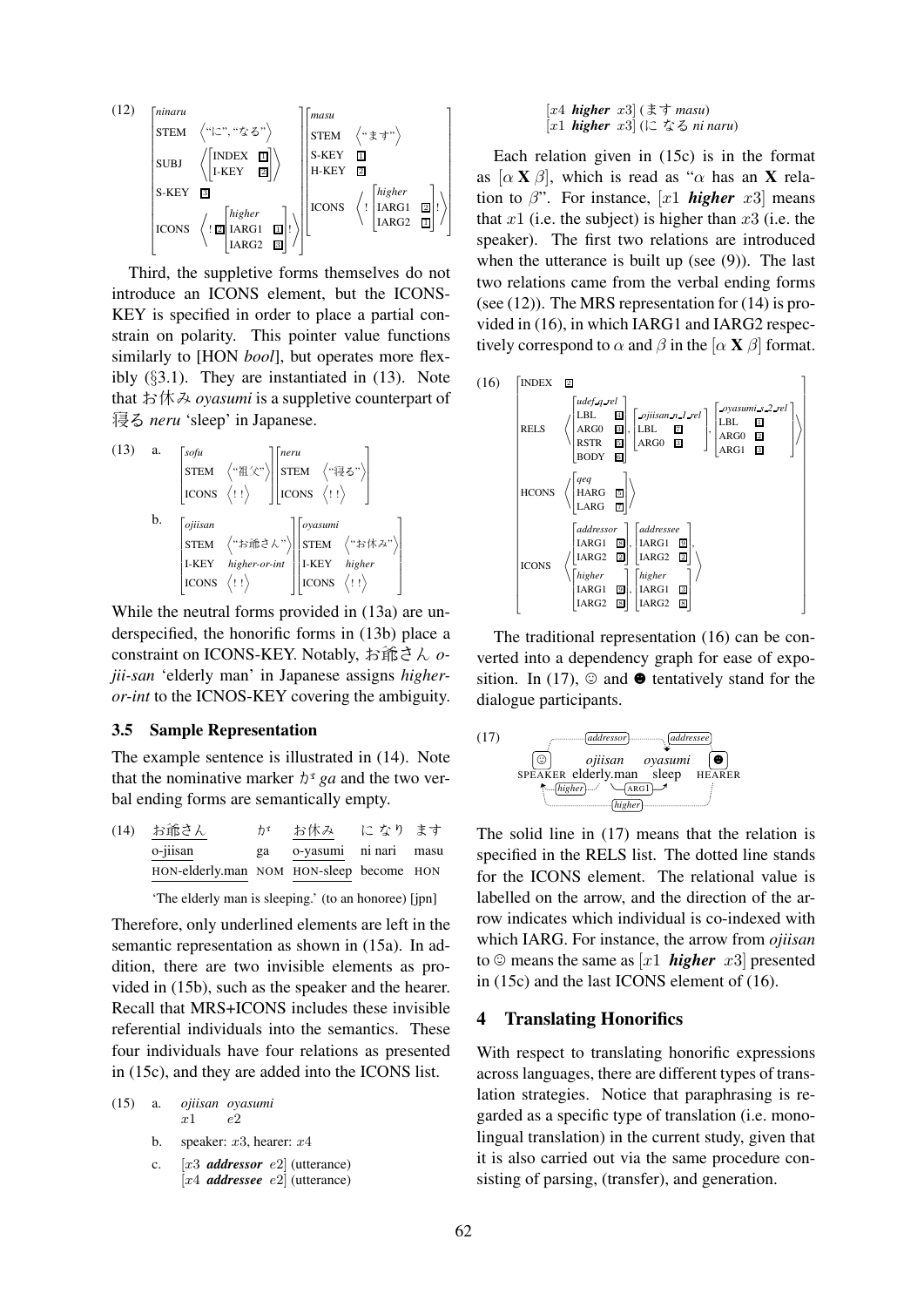First, if both the source language and the target language have a complex honorific system (e.g. Japanese→Japanese), all ICONS elements gathered in the parsing stage persist in the transfer and generation stage. The four sentences in Japanese provided in (18) convey a meaning like "Did you/someone sleep?" in English, but the preference in the choice hinges on the social relation. The felicity condition is presented in Table 2.

|      | Table 2: Choice of (18a-d) |                                                                 |  |                              |  |       |                              |                               |               |
|------|----------------------------|-----------------------------------------------------------------|--|------------------------------|--|-------|------------------------------|-------------------------------|---------------|
|      |                            |                                                                 |  | higher subject plain subject |  |       |                              |                               |               |
|      |                            | higher hearer                                                   |  |                              |  | (18a) |                              | (18b)                         |               |
|      |                            | plain hearer                                                    |  |                              |  | (18c) |                              | (18d)                         |               |
| (18) |                            | a. お休み  に なり まし た か                                             |  |                              |  |       |                              |                               | $\frac{?}{?}$ |
|      |                            |                                                                 |  |                              |  |       | o-yasumi ni nari mashi ta ka |                               |               |
|      |                            |                                                                 |  |                              |  |       |                              | HON-sleep become HON PST QUES | PU            |
|      | b.                         | 寝すまし たしか<br>ne mashi ta ka<br>sleep HON PST QUES PU             |  |                              |  |       | $\gamma$                     |                               |               |
|      |                            | c. お休み になった?<br>o-yasumi ni nat ta ?<br>HON-sleep become PST PU |  |                              |  |       |                              |                               |               |
|      | d.                         | 寝 た ?<br>$ne$ ta ?<br>sleep PST PU [jpn]                        |  |                              |  |       |                              |                               |               |

The monolingual translation (i.e. paraphrasing) is carried out as follows: First, if a suppletive form is used (e.g. *oyasumi*), the corresponding form in the generation output should be the same because the suppletive form is more informative and specific than the neutral form. If suppletives are converted into neutrals, loss of information happens. Notice that the suppletive forms normally have different PRED names as shown earlier in  $(15-17)$ . For this reason,  $(18a-b)$  and  $(18c-d)$  are not interchangeable. Second, if there is an element in the ICONS list of the input MRS, the element persists in the output MRS in order not to lose a piece of information. In other words, a completely underspecified output for each ICONS element is not allowed in generation. For instance, both (18a) and (18c) use *oyasumi* (suppletive), but (18a) cannot be paraphrased into (18c) because (18a) has one more honorific relation in the ICONS list (i.e. *ni naru*). The same goes for (18b) and (18d): Since *masu* in (18b) makes the sentence more informative than (18d), (18b) cannot be paraphrased into (18d). Third, the opposite direction is acceptable. Even if a constituent introduces no ICONS element, the output can include an honorific constituent. For instance, (18c) can be paraphrased into (18a), and (18d) can be paraphrased into (18b). Translating from a less infor-

mative form to a more informative form is plausible because there is no discarded information.

Second, if the source language has rich honorifics, and the target language places an honorific constraint on only pronouns (e.g. Japanese→Chinese), the ICONS elements are selectively transferred: The element not linked to pronouns are filtered out. In the opposite direction, the underspecified ICONS element in the input MRS can be resolved in the output as discussed above. For instance, the subject and the hearer in (19) is the honorific second pronoun  $\&$ *nín* in Chinese. (19) cannot be translated into (18cd) in which *masu* does not show up (see (12)). In contrast, all sentences given in (18) can be translated into (19) without loss of information. Recall that the current model analyzes the neutral form as underspecified (not  $[HON -]$ ).

| (19) 您 |                                        | 睡了      | 口马 |  |
|--------|----------------------------------------|---------|----|--|
|        | nín                                    | shuì le | ma |  |
|        | $2.SG(HON)$ sleep PERF QUES PU $[cmn]$ |         |    |  |

Third, if the source language employs rich honorification and the target language has no honorific form (e.g. English), the transfer system turns off ICONS. For example, (18a-d) are commonly translated into "Did you sleep?" in English. The other direction (e.g. English→Japanese) raises no problem because all underspecified elements are restored on the target language's side.

## 5 Experiment

In order to verify whether the current model works for semantics-based processing, one experiment was conducted with ACE (http://sweaglesw. org/linguistics/ace). The HPSG used for this experiment is the Jacy (Siegel and Bender, 2002). The basic analysis for honorific expressions in Japanese discussed in this paper was implemented. The testset was the first 4,500 sentences in the Tanaka corpus (Tanaka, 2001). Using these resources, paraphrasing in Japanese (i.e. monolingual translation) was carried out with the 5-best option for parsing and 512MB memory capacity. After paraphrasing was completed, the two results (i.e. without or with ICONS) were compared, as provided in Table 3. The comparison was made with respect to (A) the average output numbers, (B) the number of the items with end-toend-success, and (C) the number of the items with exact-match-output out of (B).